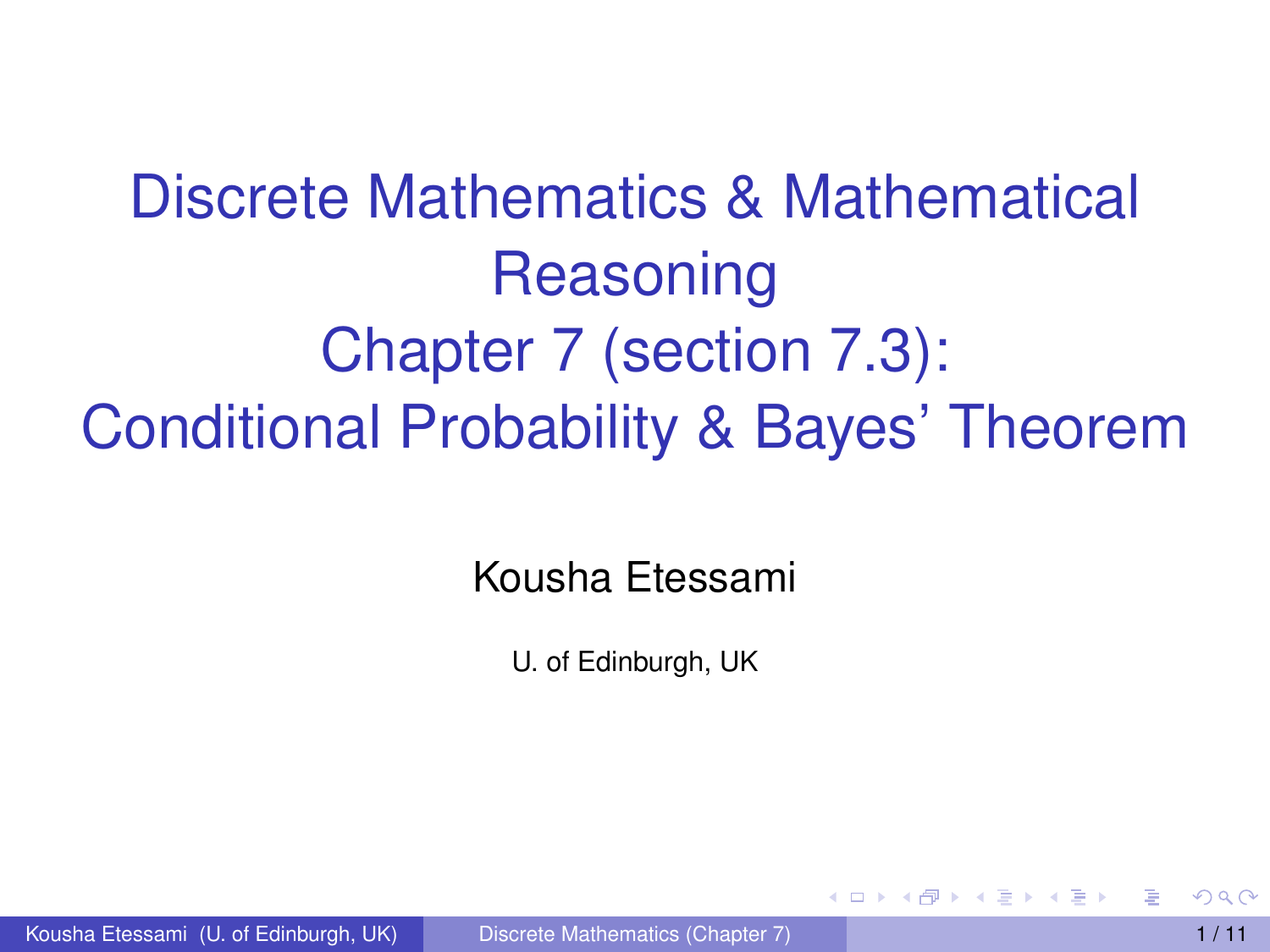

#### Reverend Thomas Bayes (1701-1761), studied logic and theology as an undergraduate student at the University of Edinburgh from 1719-1722.

イロト イ押ト イヨト イヨト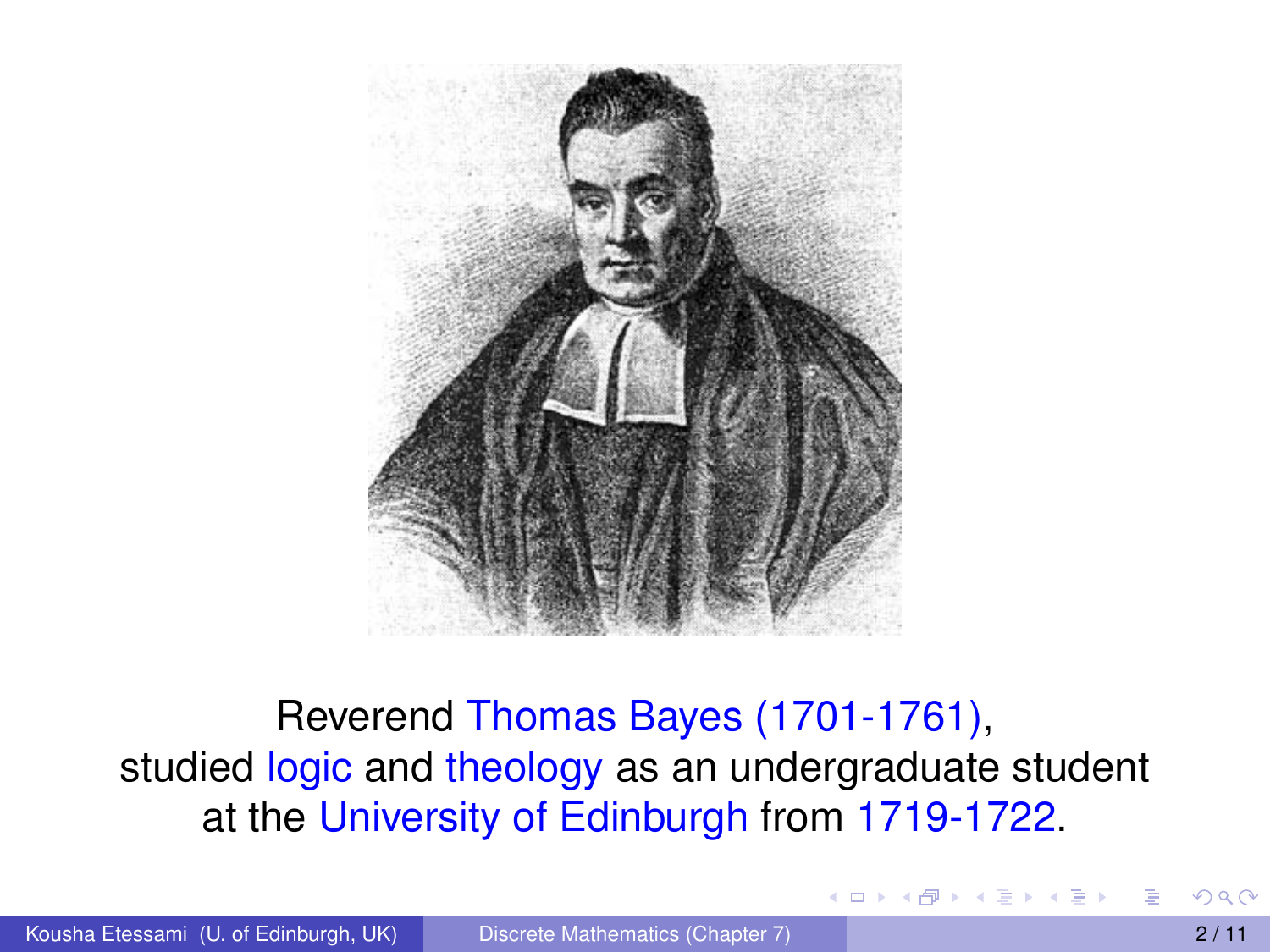# Bayes' Theorem

### Bayes Theorem

Let *A* and *B* be two events from a (countable) sample space Ω, and  $P: \Omega \to [0, 1]$  a probability distribution on  $\Omega$ , such that  $0 < P(A) < 1$ , and  $P(B) > 0$ . Then

$$
P(A | B) = \frac{P(B | A)P(A)}{P(B | A)P(A) + P(B | \overline{A})P(\overline{A})}
$$

This may at first look like an obscure equation, but as we shall see, it is useful....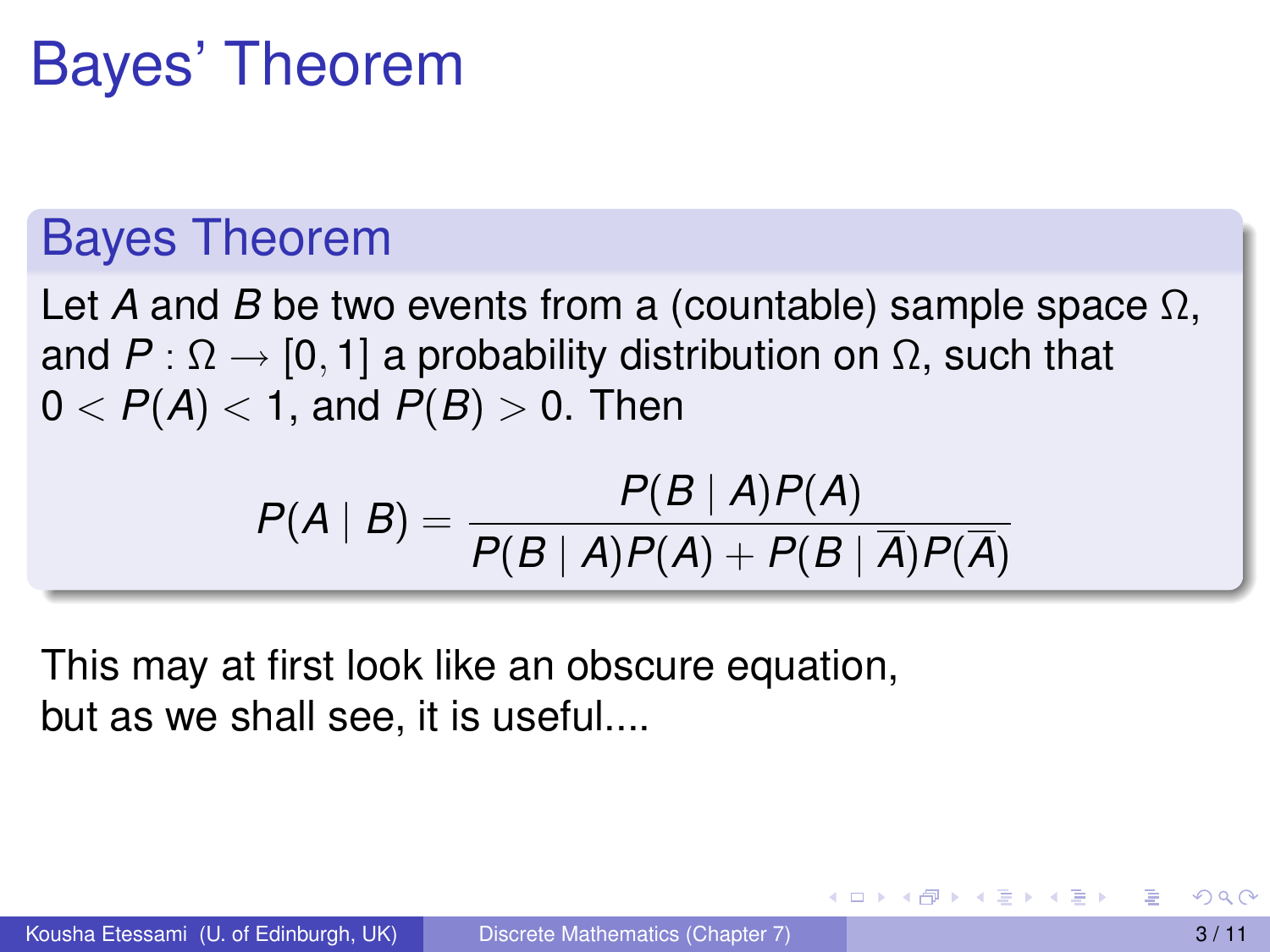### **Proof of Bayes' Theorem:**

Let *A* and *B* be events such that  $0 < P(A) < 1$  and  $P(B) > 0$ . By definition,  $P(A | B) = \frac{P(A \cap B)}{P(B)}$ . So:  $P(A \cap B) = P(A | B)P(B)$ . Likewise,  $P(B \cap A) = P(B \mid A)P(A)$ . Likewise,  $P(B \cap \overline{A}) = P(B | \overline{A})P(\overline{A})$ . (Note that  $P(\overline{A}) > 0$ .) Note that  $P(A | B)P(B) = P(A \cap B) = P(B | A)P(A)$ . So,  $P(A | B) = \frac{P(B | A)P(A)}{P(B)}$ *P*(*B*)

Furthermore,

$$
P(B) = P((B \cap A) \cup (B \cap \overline{A})) = P(B \cap A) + P(B \cap \overline{A})
$$
  
=  $P(B | A)P(A) + P(B | \overline{A})P(\overline{A})$   
So:  $P(A | B) = \frac{P(B | A)P(A)}{P(B | A)P(A) + P(B | \overline{A})P(\overline{A})}$ .

в

 $\mathcal{A}$   $\overline{\mathcal{B}}$   $\rightarrow$   $\mathcal{A}$   $\overline{\mathcal{B}}$   $\rightarrow$   $\mathcal{A}$   $\overline{\mathcal{B}}$   $\rightarrow$   $\mathcal{B}$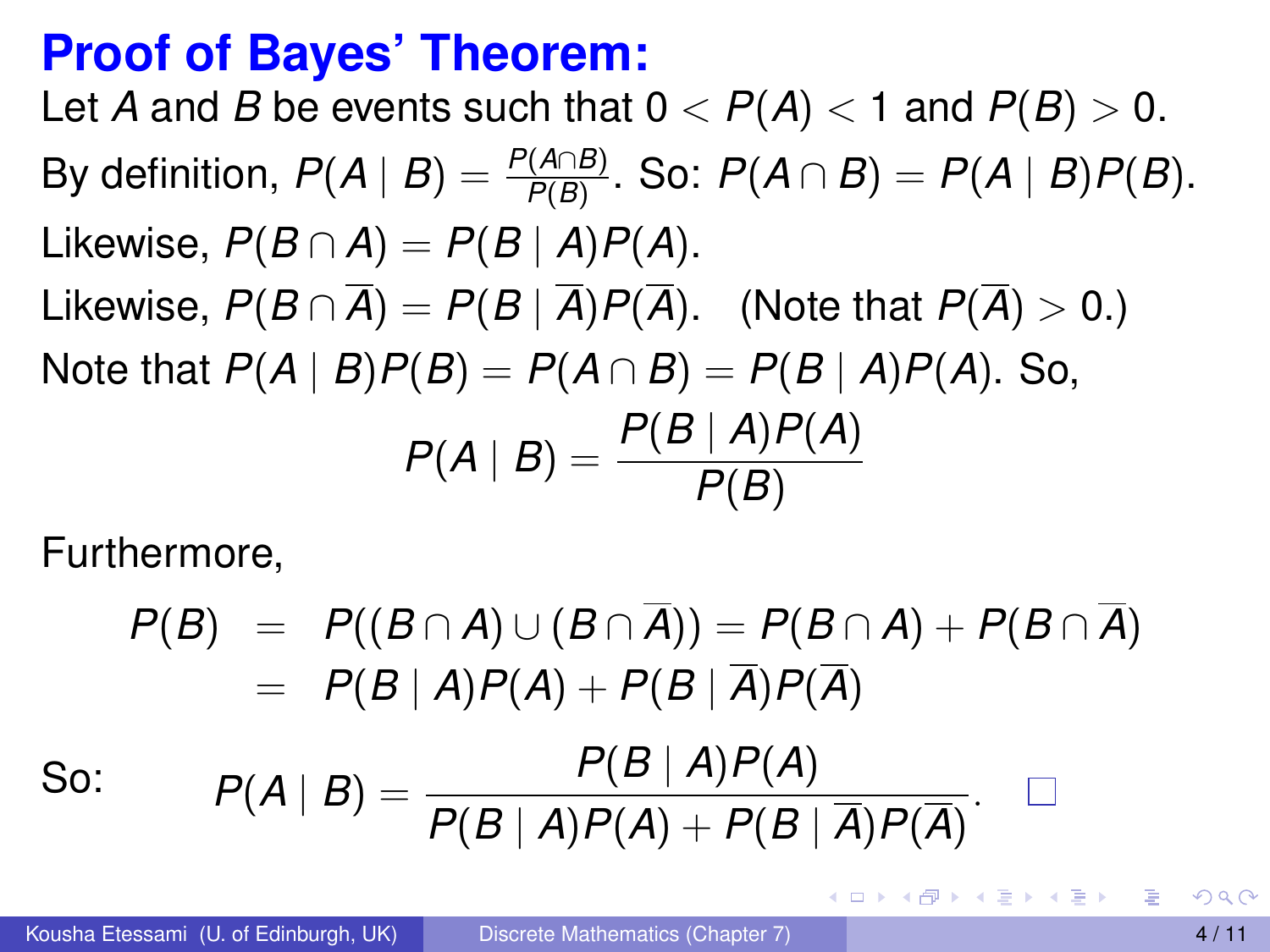# Using Bayes' Theorem

**Problem:** There are two boxes, Box  $B_1$  and Box  $B_2$ .

Box  $B_1$  contains 2 red balls and 8 blue balls.

Box *B*<sub>2</sub> contains 7 red balls and 3 blue balls.

Suppose Jane first randomly chooses one of two boxes  $B_1$  and  $B<sub>2</sub>$ , with equal probability,  $1/2$ , of choosing each.

Suppose Jane then randomly picks one ball out of the box she has chosen (without telling you which box she had chosen), and shows you the ball she picked.

Suppose you only see that the ball Jane picked is red.

**Question:** Given this information, what is the probability that Jane chose box  $B_1$ ?

в

イロト イ押ト イヨト イヨトー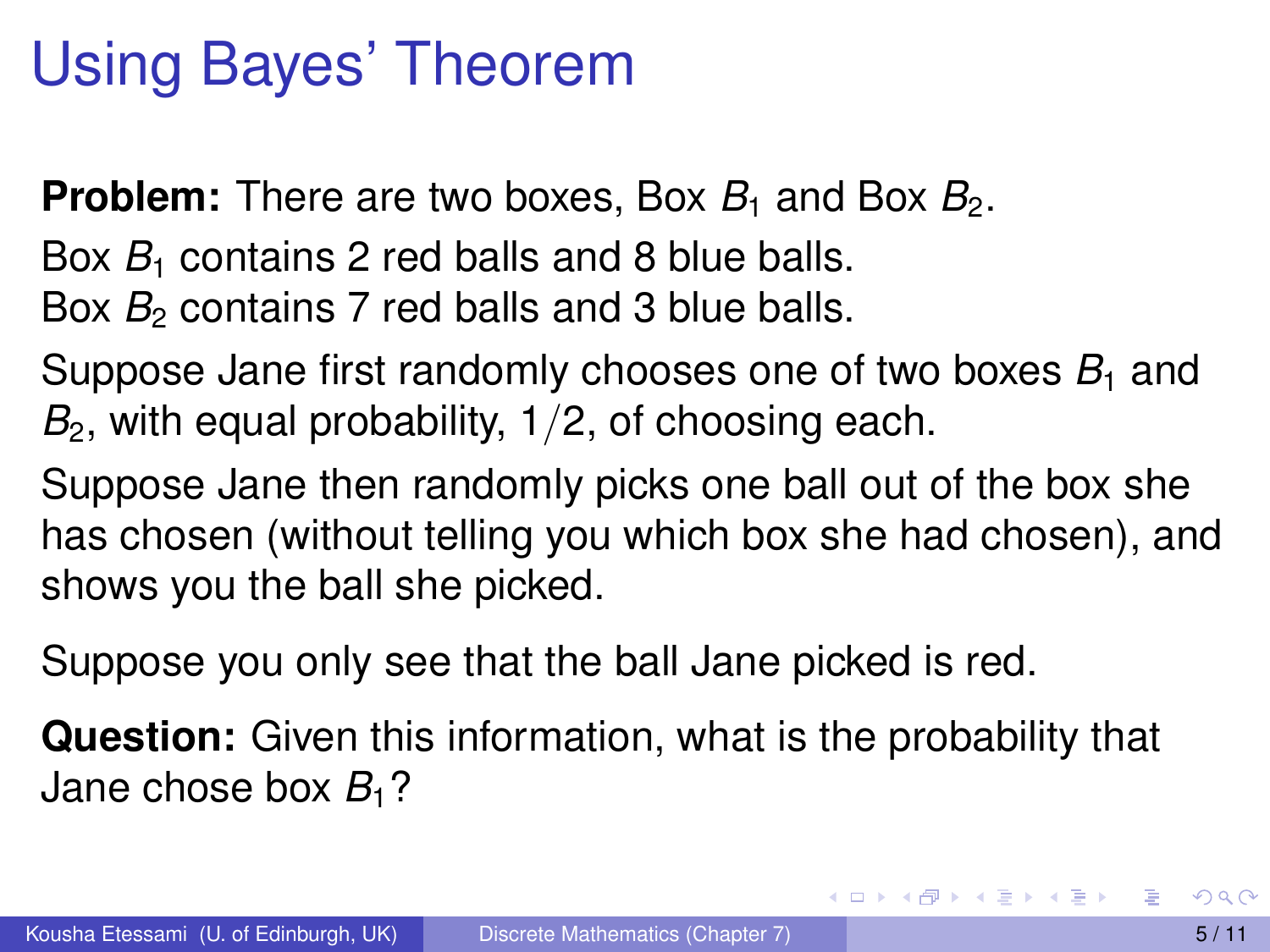## Using Bayes' Theorem, continued

**Answer:** The underlying sample space, Ω, is:

 $\Omega = \{(a, b) \mid a \in \{1, 2\}, b \in \{ \text{red}, \text{blue} \} \}$ 

Let  $F = \{(a, b) \in \Omega \mid a = 1\}$  be the event that box  $B_1$  was chosen. Thus,  $\overline{F} = \Omega - F$  is the event that box  $B_2$  was chosen.

Let  $E = \{(a, b) \in \Omega \mid b = \text{red}\}\$  be the event that a red ball was picked. Thus,  $\overline{E}$  is the event that a blue ball was picked.

We are interested in computing the probability *P*(*F* | *E*).

We know that  $P(E \mid F) = \frac{2}{10}$  and  $P(E \mid \overline{F}) = \frac{7}{10}$ .

We also know that:  $P(F) = 1/2$  and  $P(\overline{F}) = 1/2$ .

Can we compute *P*(*F* | *E*) based on this? Yes, using Bayes'.

 $(0.123 \times 10^{-14} \text{ m}) \times 10^{-14} \text{ m} \times 10^{-14} \text{ m}$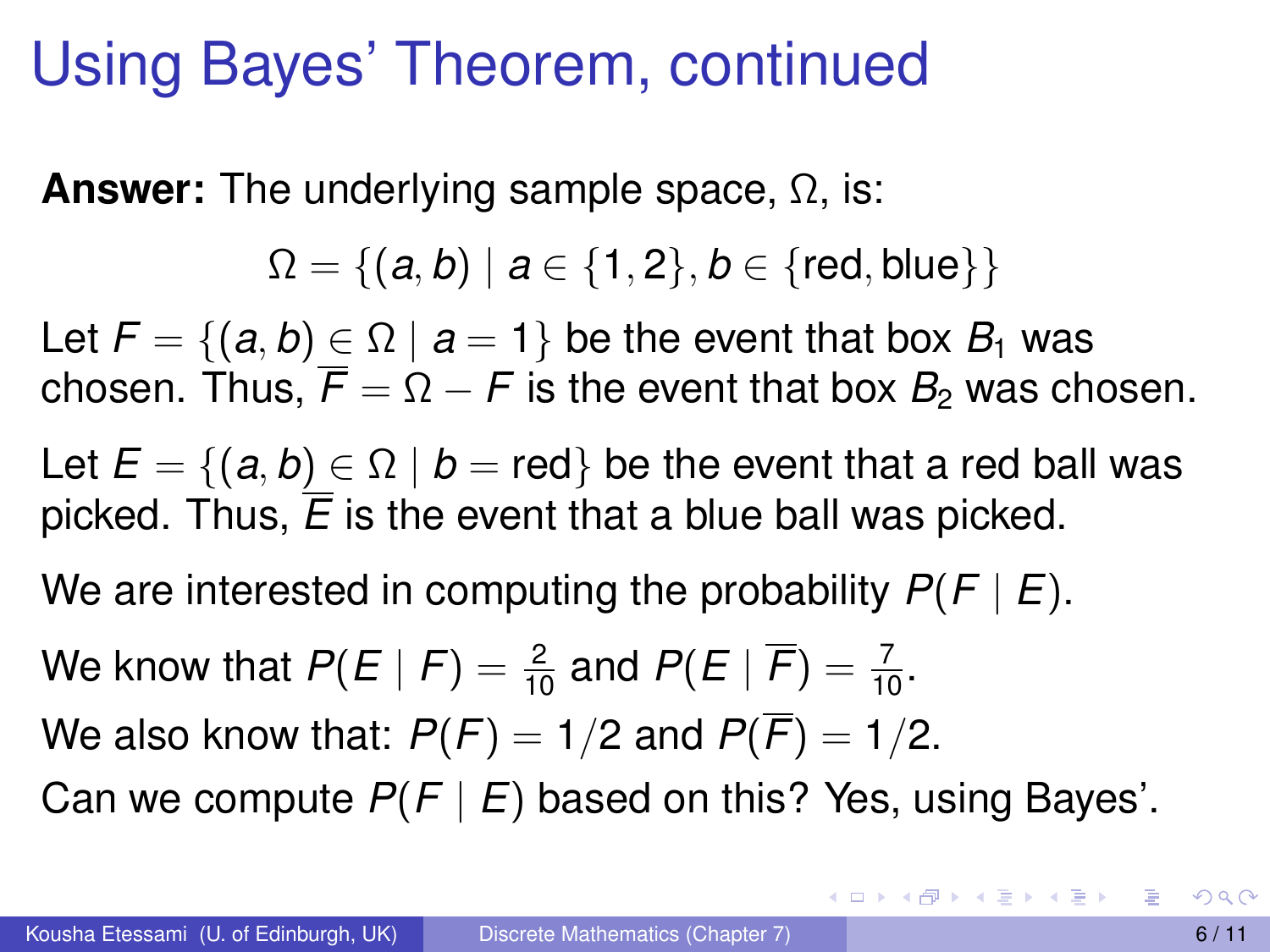# Using Bayes' Theorem, continued

Note that,  $0 < P(F) < 1$ , and  $P(E) > 0$ . By Bayes' Theorem:

$$
P(F | E) = \frac{P(E | F)P(F)}{P(E | F)P(F) + P(E | \overline{F})P(\overline{F})}
$$
  
= 
$$
\frac{(2/10) * (1/2)}{(2/10) * (1/2) + (7/10) * (1/2)}
$$
  
= 
$$
\frac{2/20}{2/20 + 7/20} = \frac{2}{9}.
$$

Note that, without the information that a red ball was picked, the probability that Jane chose Box  $B_1$  is  $P(F) = 1/2$ . But given the information, *E*, that a red ball was picked, the probability becomes much less, changing to  $P(F | E) = 2/9$ .

イロト イ押 トイラ トイラトー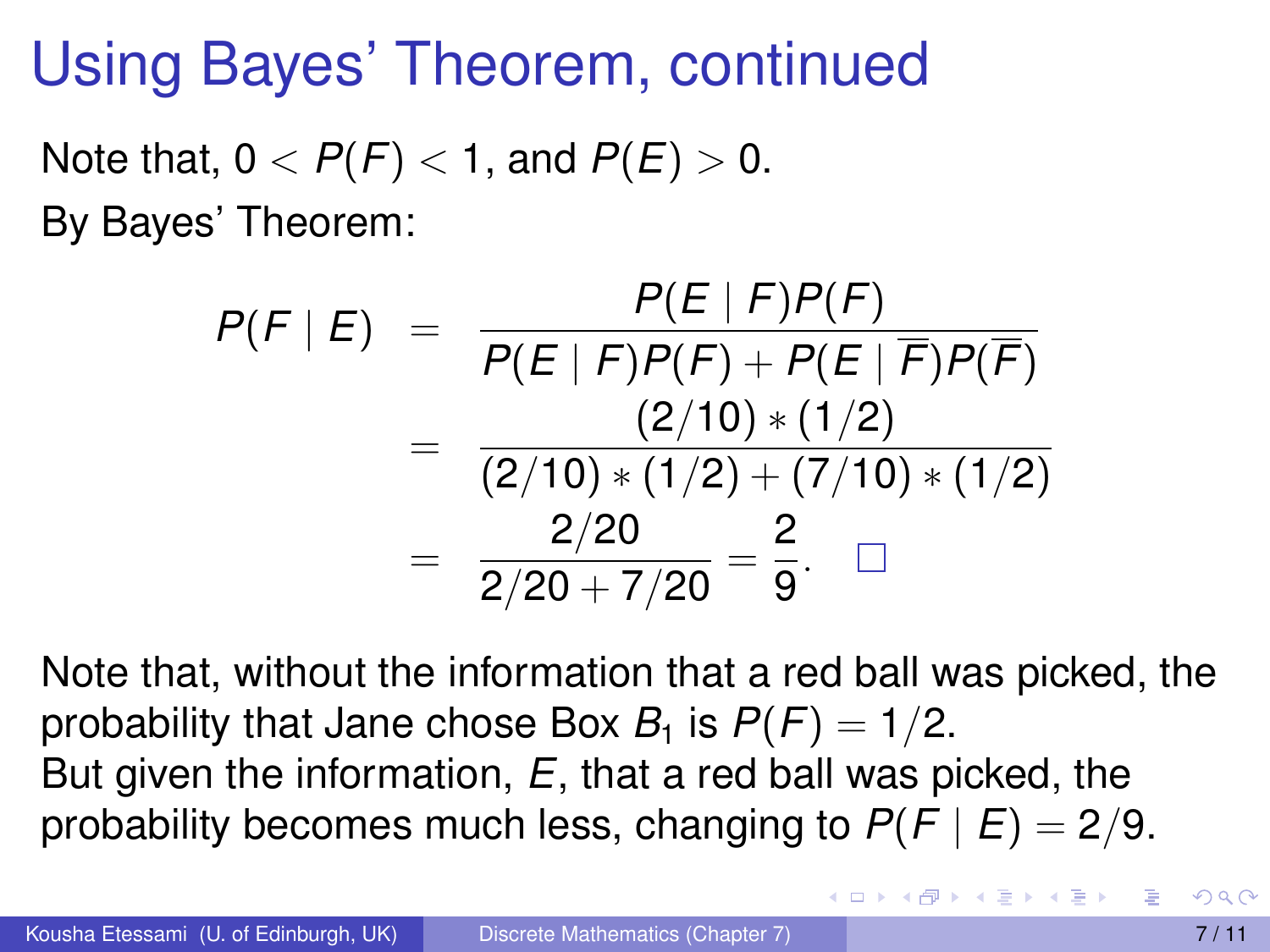### More on using Bayes' Theorem: Baysian Spam Filters

**Problem:** Suppose it has been observed empirically that the word "Congratulations" occurs in 1 out of 10 spam emails, but that "Congratulations" only occurs in 1 out of 1000 non-spam emails. Suppose it has also been observed empirically that about 4 out of 10 emails are spam.

In Bayesian Spam Fitering, these empirical probabilities are interpreted as genuine probabilities in order to help estimate the probability that a incoming email is spam.

Suppose we get a new email that contains "Congratulations".

Let *C* be the event that a new email contains "Congratulations". Let *S* be the event that a new email is spam.

We have observed *C*. We want to know *P*(*S* | *C*).

в

K ロ ▶ K 個 ▶ K 重 ▶ K 重 ▶ …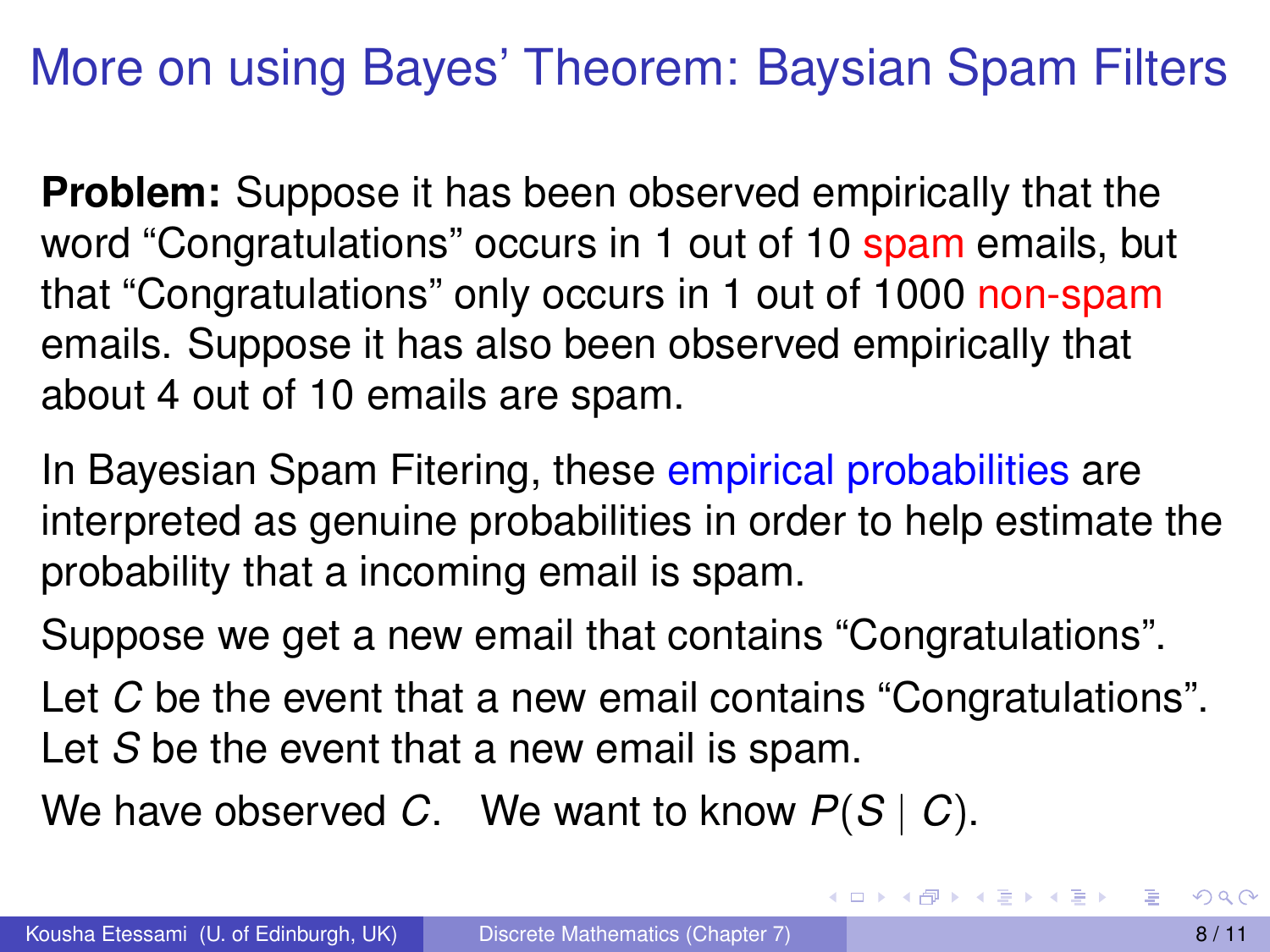### Bayesian spam filtering example, continued

#### **Bayesian solution:** By Bayes' Theorem:

$$
P(S | C) = \frac{P(C | S)P(S)}{P(C | S)P(S) + P(C | \overline{S})P(\overline{S})}
$$

From the "empirical probabilities", we get the estimates: *P*(*C* | *S*) ≈ 1/10; *P*(*C* |  $\overline{S}$ ) ≈ 1/1000:  $P(S) \approx 4/10$ ;  $P(\overline{S}) \approx 6/10$ . So, we estimate that:  $(1/10)(4/10)$ 

$$
P(S | C) \approx \frac{(1/10)(4/10) + (1/1000) * (6/10)}{(1/10)(4/10) + (1/1000) * (6/10)}
$$
  
 
$$
\approx \frac{.04}{.0406} \approx 0.985
$$

So, with "high probability", such an email is spam. (However, much caution is needed when interpreting such "probabilities".)

**RESIDENT**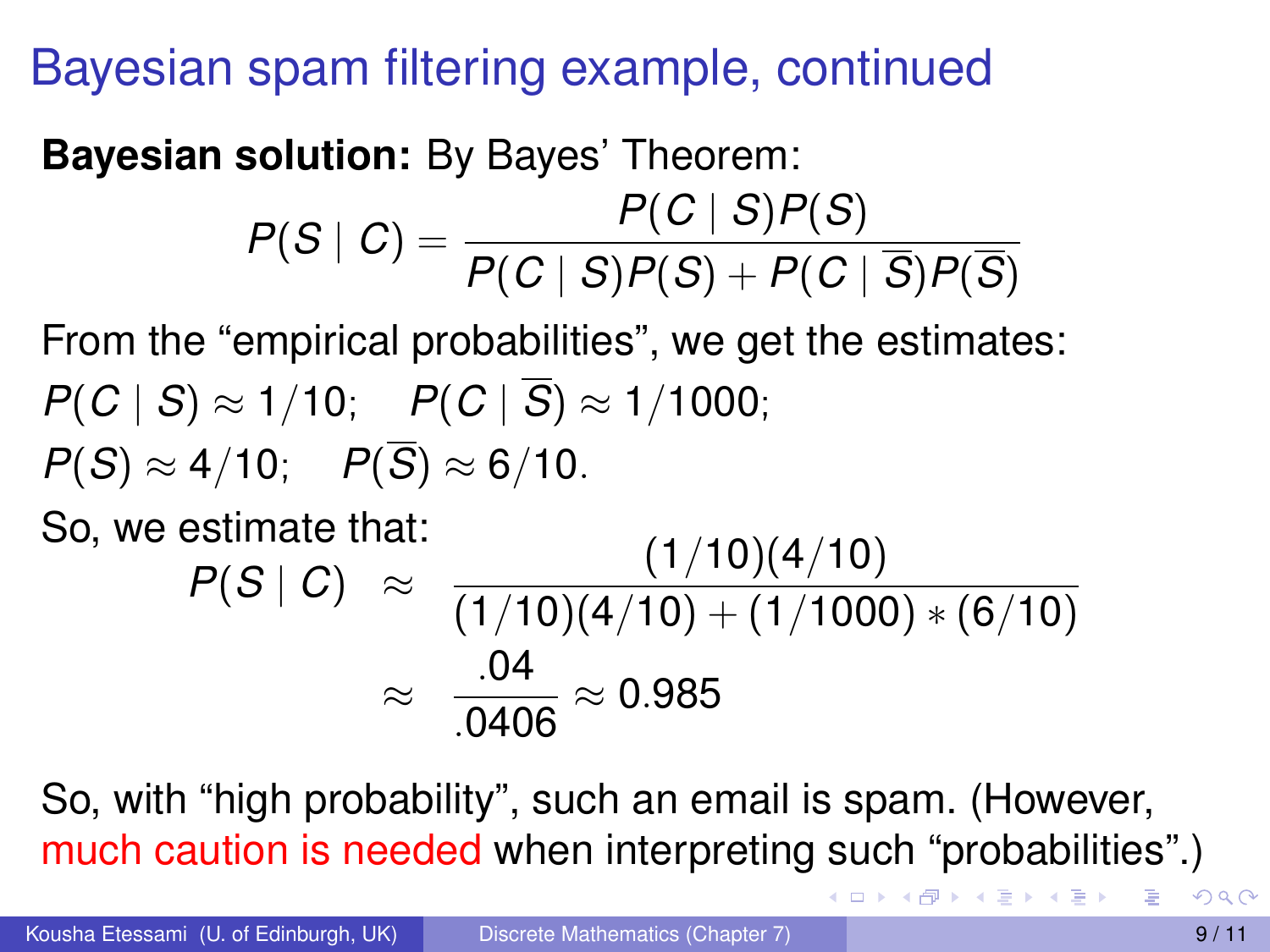### Generalized Bayes' Theorem

Suppose that  $E, F_1, \ldots, F_n$  are events from sample space  $\Omega$ , and that  $P : \Omega \to [0, 1]$  is a probability distribution on  $\Omega$ . Suppose  ${\sf that} \cup_{i=1}^n {\sf F}_j = \Omega,$  and that  ${\sf F}_i \cap {\sf F}_j = \emptyset$  for all  $i \neq j.$ Suppose  $P(E) > 0$ , and  $P(F_i) > 0$  for all *j*. Then for all *j*:

$$
P(F_j | E) = \frac{P(E | F_j)P(F_j)}{\sum_{i=1}^n P(E | F_i)P(F_i)}
$$

Suppose Jane first randomly chooses a box from among *n* different boxes,  $B_1, \ldots, B_n$ , and then randomly picks a coloured ball out of the box she chose. (Each Box may have different numbers of balls of each colour.)

We can use the *Generalized Bayes' Theorem* to calculate the probability that Jane chose box *B<sup>j</sup>* (event *Fj*), given that the colour of the ball that Jane picked is red (event *E*).

в

イロト イ押 トイラ トイラトー